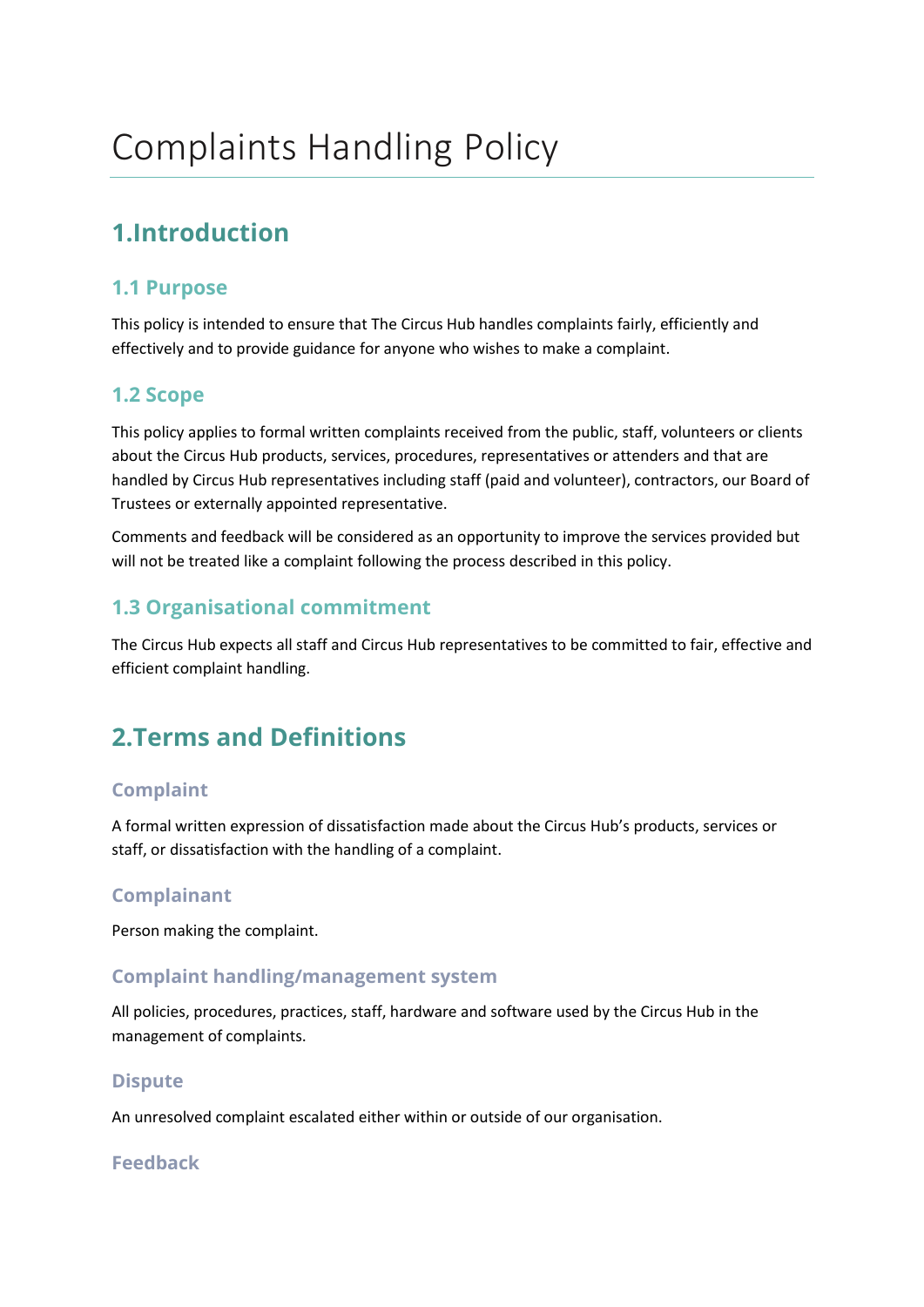Opinions, comments and expressions of interest or concern, made directly or indirectly, explicitly or implicitly, to or about us, about our services or complaint handling system where a response is not explicitly or implicitly expected or legally required. Feedback and comments are not complaints.

# **3.Guiding principles**



### **3.1 Facilitating complaints**

#### **People focus**

The Circus Hub is committed to responding fairly, effectively and efficiently to complaints about our products, services, staff and complaint handling.

Anyone making a complaint will be:

- provided with information about our complaint handling process and how to access it
- listened to, treated with respect by the Circus Hub representative and actively involved in the complaint process where possible and appropriate
- provided with reasons for our decision/s
- and where appropriate, provided with options for redress or review.

We will take all reasonable steps to ensure that people making complaints are not adversely affected because a complaint has been made by them or on their behalf.

#### **Anonymous complaints**

We accept anonymous complaints if there is a compelling reason to do so and will carry out a confidential investigation of the issues raised where there is enough information provided.

#### **Accessibility**

We will ensure that information about how and where complaints may be made to or about us is well publicised on our website. We will ensure that our systems to manage complaints are easily understood and accessible to everyone, particularly people who may require assistance.

If a complainant prefers or needs another person or organisation to assist or represent them in the making and/ or resolution of their complaint, we will communicate with them through their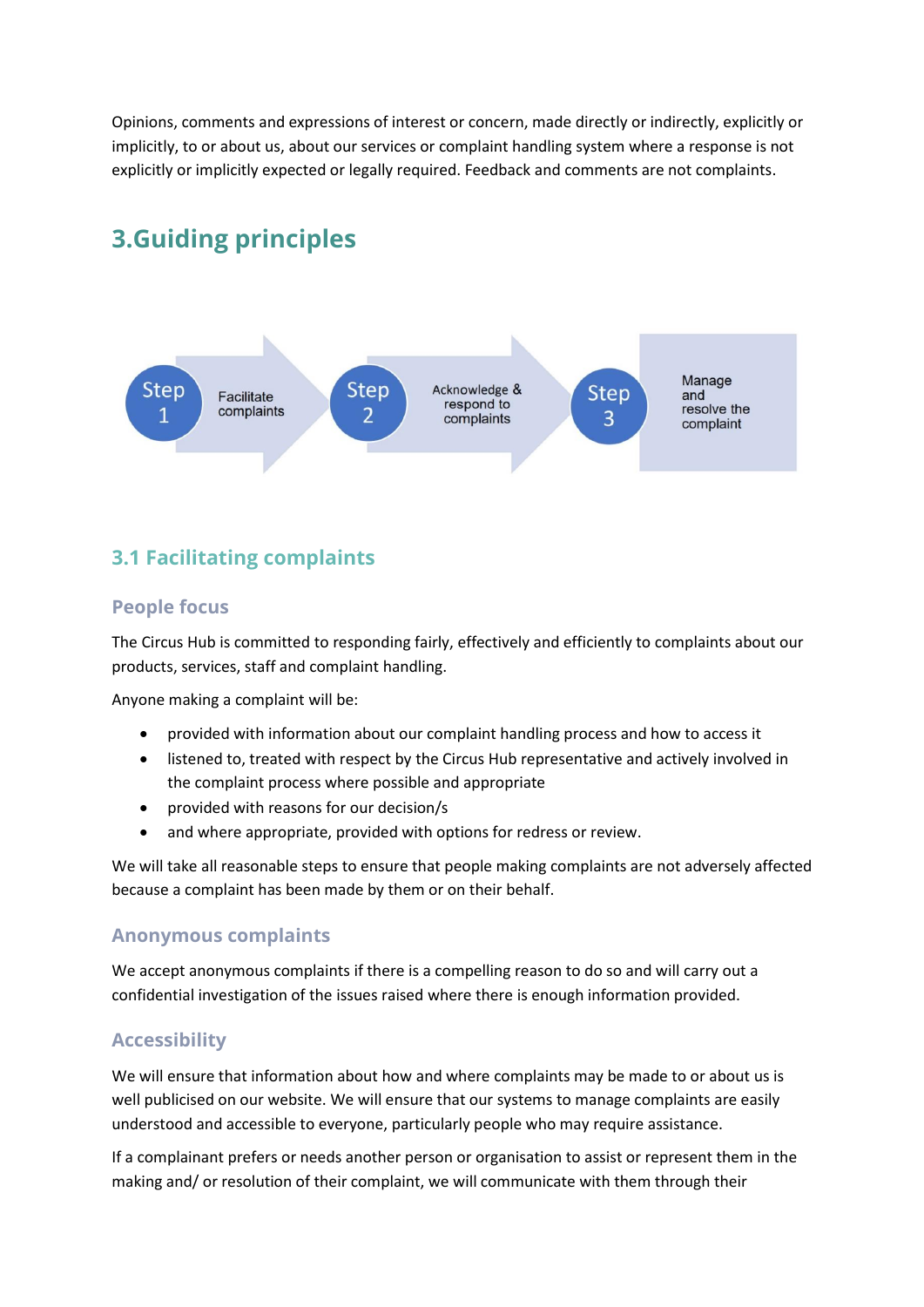representative if this is their wish. Anyone may represent a person wishing to make a complaint with their consent (e.g. advocate, family member, legal or community representative, member of Parliament, another organisation).

#### **No charge**

There are no charges or costs for the complainant or their representative.

### **3.2 Responding to complaints**

#### **Early resolution**

Where possible, we will endeavour to resolve complaints informally and at first contact with us.

#### **Responsiveness**

We will promptly acknowledge the receipt of a complaint. Any concerns raised in complaints will be dealt with within a reasonable time frame.

We will assess and prioritise complaints in accordance with the urgency and/or seriousness of the issues raised. If a matter concerns an immediate risk to safety or security the response will be immediate and will be escalated appropriately.

We are committed to managing people's expectations, and will inform them as soon as possible, of the expected time frames for our actions.

We will advise people as soon as possible when we are unable to deal with any part of their complaint. We will also advise people as soon as possible when we are unable to meet our time frames for responding to their complaint and the reason for our delay.

#### **Objectivity and fairness**

We will address each complaint with integrity and in an equitable, objective and unbiased manner. We will ensure that the Circus Hub representative handling a complaint is in no way implicated by the complaint under investigation. Conflicts of interest, whether actual or perceived, will be managed responsibly.

We will assess each complaint on its merits and involve people making complaints and/or their representative in the process as far as possible.

#### **Responding flexibly**

Circus Hub representatives are empowered to resolve complaints promptly and with as little formality as possible. We will adopt flexible approaches to service delivery and problem solving to enhance accessibility for people making complaints and/or their representatives.

#### **Confidentiality**

We will protect the identity of anyone making a complaint where this is practical and appropriate.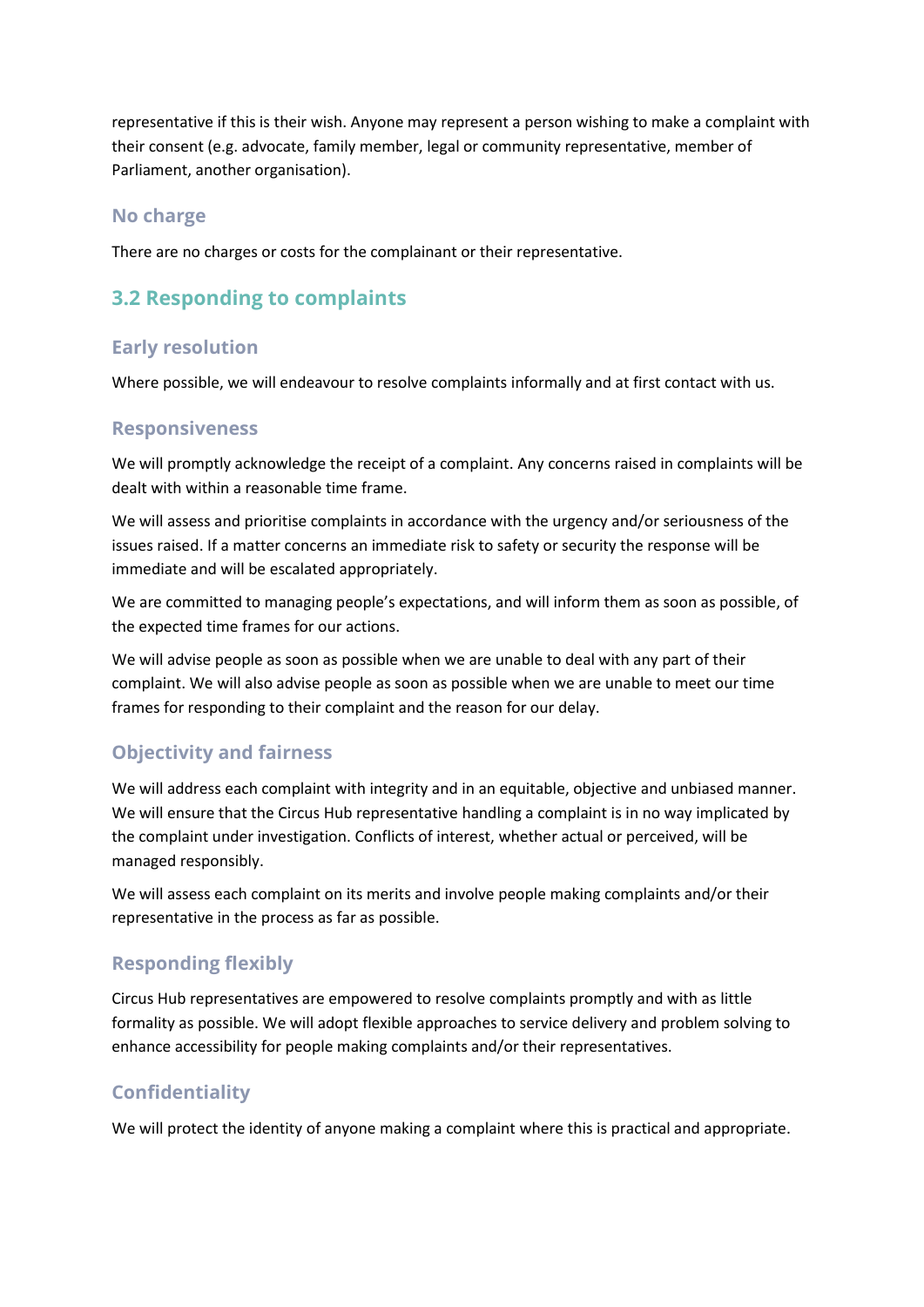Personal information that identifies individuals will only be disclosed or used by us as permitted under the relevant privacy laws or other relevant confidentiality obligations.

### **3.3 Managing the parties to a complaint**

#### **Empowering of Circus Hub representatives**

All Circus Hub representatives managing a complaint are empowered to implement our complaint management system as relevant to their role and responsibilities.

Those involved are encouraged to provide feedback on the effectiveness and efficiency of all aspects of our complaint management system.

#### **Managing unreasonable conduct by complainants**

As well as our commitment to the complainant, we are also committed to ensuring a neutral environment for the Circus Hub representative investigating a complaint and to avoid significant disruption to:

- our ability to do our work and perform our functions in the most effective and efficient way possible
- the health, safety and security of our staff, and
- our ability to allocate our resources fairly across all the complaints we receive.

We will not accept any unreasonable behaviour from a complainant that shows disrespect to our representatives or significantly disrupts the Circus Hub's handling of the complaint or the normal operations of the Circus Hub.

We will take proactive and decisive action to manage any conduct that negatively and unreasonably affects us and will support our representatives to do the same in accordance with this policy.

# **4 Accountability and learning**

### **4.1 Analysis and evaluation of complaints**

We will ensure that complaints are recorded in a systematic way so that information can be easily retrieved for reporting and analysis by management and the Board of Trustees.

#### **4.2 Monitoring of the complaint management system**

We will continually monitor our complaint management system to:

- ensure its effectiveness in responding to and resolving complaints
- identify and correct deficiencies in the operation of the system, and
- monitoring may include the use of audits, complaint satisfaction surveys and online listening tools and alerts.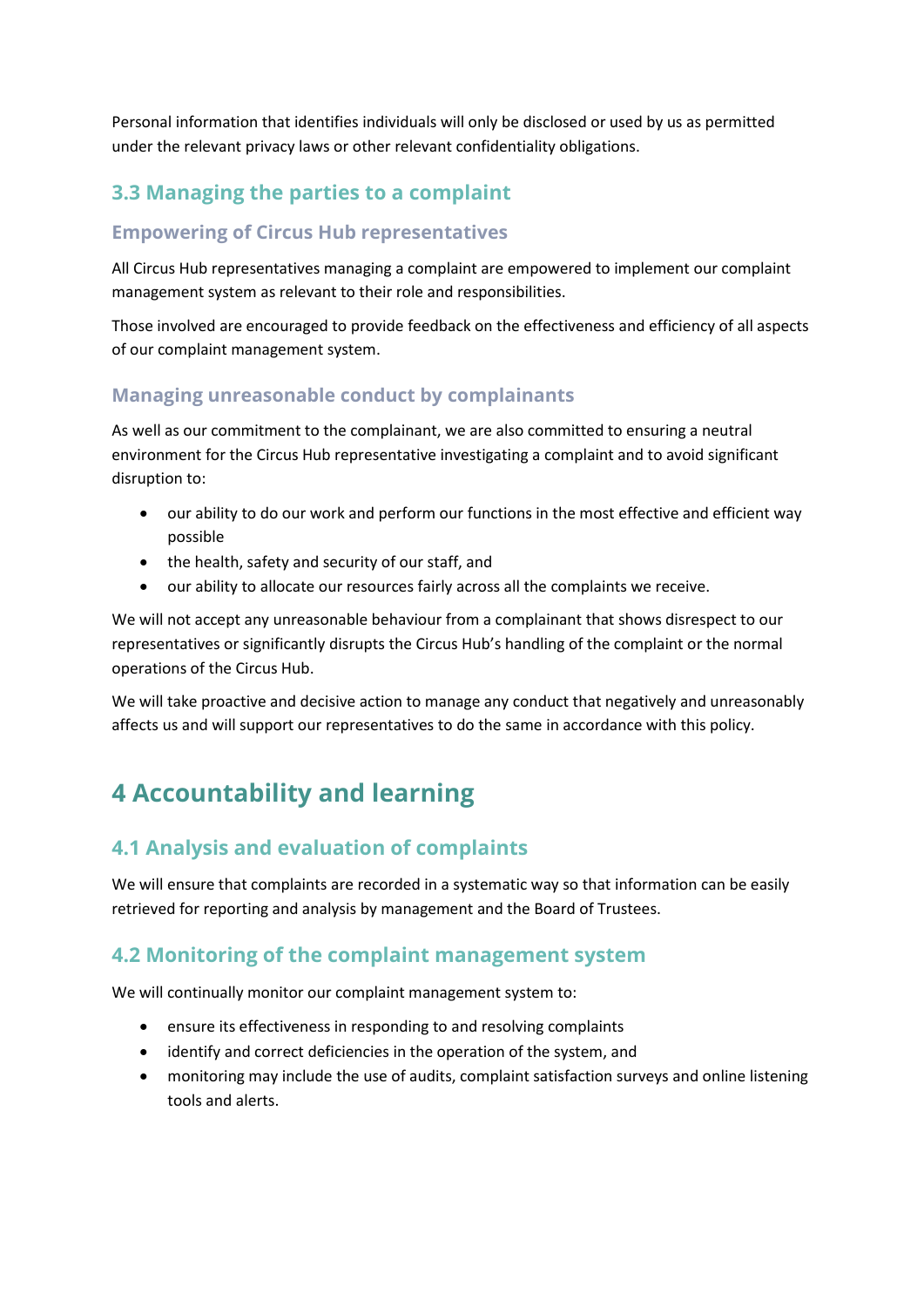## **4.3 Continuous improvement**

We are committed to improving the way our organisation operates, including our management of the effectiveness and efficiency of our complaint management system. To this end, we will:

- support the making and appropriate resolution of complaints
- implement best practices in complaint handling
- recognise and reward exemplary complaint handling by staff
- regularly review the complaint management system and complaint data, and
- implement appropriate system changes arising out of our analysis of complaints data and continual monitoring of the system.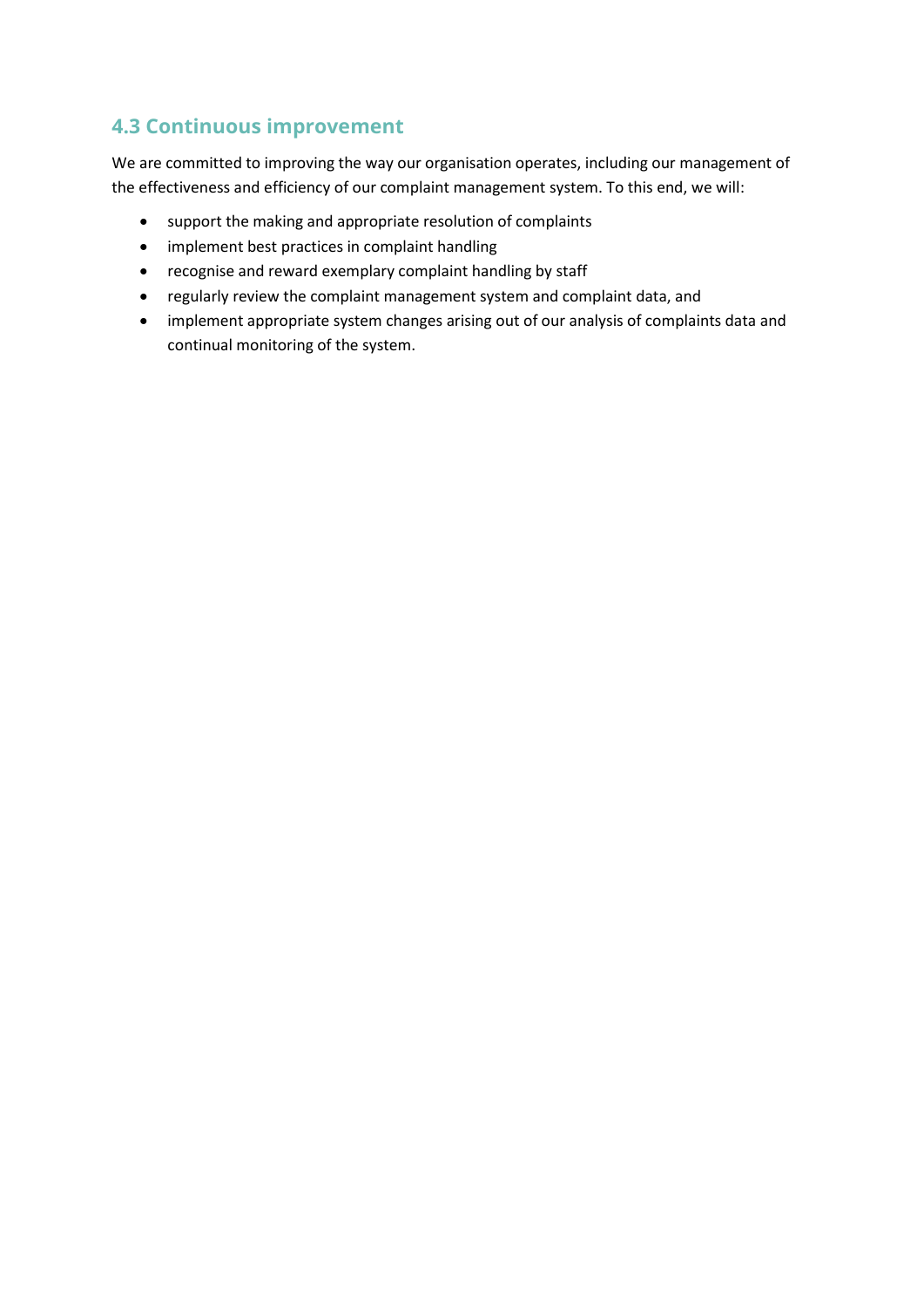# Complaints Handling Procedure



# **1 Receive**

Unless a complaint is resolved at the outset, we will record the complaint and its supporting information. The record of a complaint will document:

- Contact information of the person making a complaint and the date received
- Issues raised by the person making a complaint and the outcome/s they want
- Any other relevant information, and
- Any additional support the person making a complaint requires.

# **2 Acknowledge**

We will acknowledge receipt of each complaint promptly, and preferably within 5 working days. When appropriate we may offer an explanation or apology.

Consideration will be given to the most appropriate medium (e.g. email, letter) for communicating with the person making a complaint.

# **3 Assess and investigate**

#### **3.1 Initial assessment**

After acknowledging receipt of the complaint, we will confirm whether the issue/s raised in the complaint is/are within our control. We will also consider the outcome/s sought by the person making a complaint and, where there is more than one issue raised, determine whether each issue needs to be addressed separately.

When determining how a complaint will be managed, we will consider:

- How serious, complicated or urgent the complaint is
- Whether the complaint raises concerns about people's health and safety
- How the person making the complaint is being affected
- The risks involved if resolution of the complaint is delayed, and
- Whether a resolution requires the involvement of other organisations.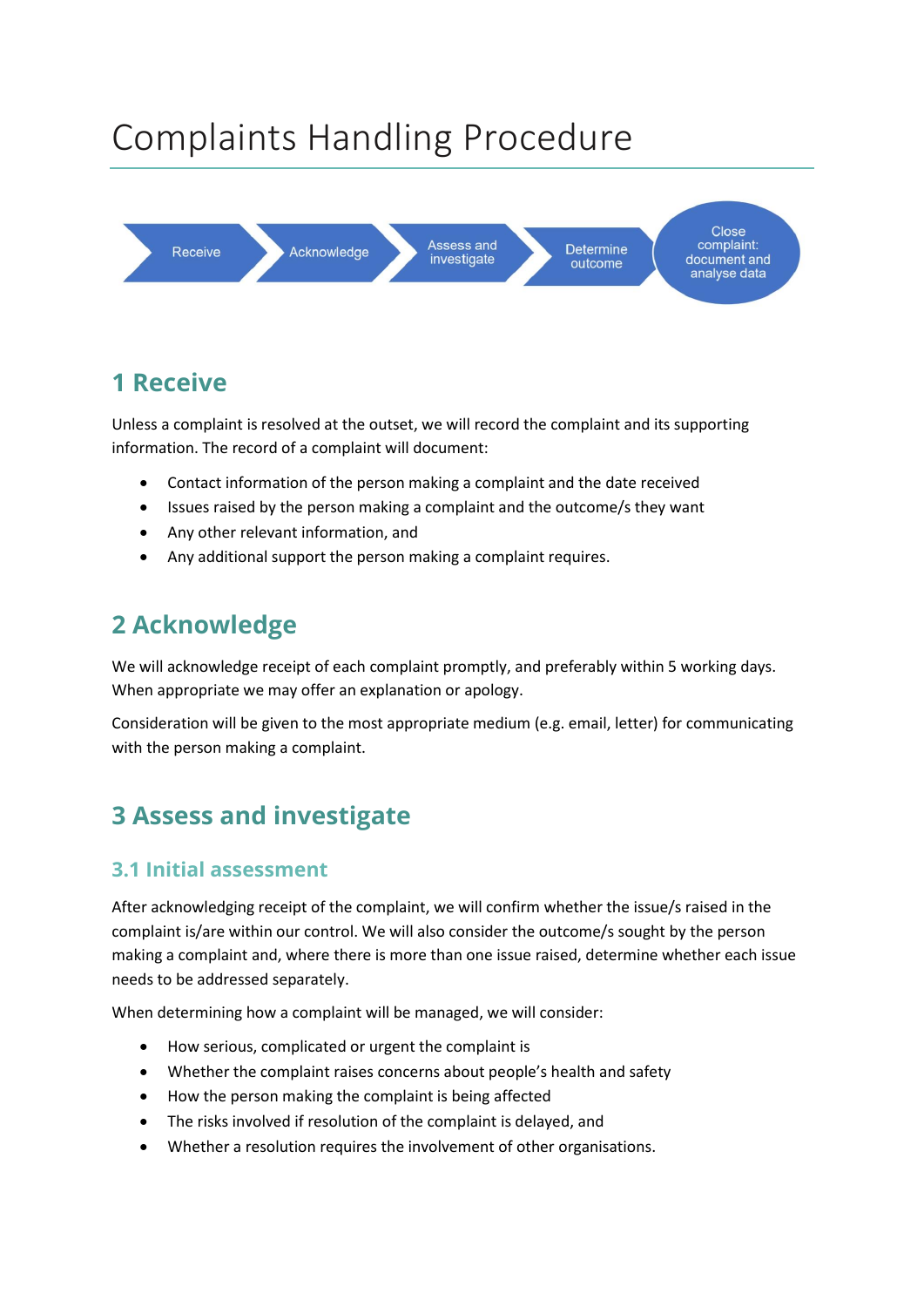### **3.2 Investigating the complaint**

The complaint will be investigated as appropriate. We may gather information about the issue, person or area that the complaint is about, and/or investigate the claims made in the complaint. The actions taken will be tailored to each case as relevant.

The complainant will be provided with a time frame for the investigation of the complaint and will be will be updated in case of a delay.

## **4 Determine outcome and provide reasons for decision**

Following the investigation into the issues raised, we will contact the complainant or their representative and advise them about:

- The outcome of the complaint and any action we took
- The reason/s for our decision
- The remedy or resolution/s that we have proposed or put in place, and
- Any options for review that may be available to the complainant, such as an internal review, external review or appeal.

# **5 Close the complaint: document and analyse data**

#### **5.1 Document**

We will keep records about:

- How we managed the complaint
- The outcome/s of the complaint (including whether it or any aspect of it was substantiated, any recommendations made to address problems identified and any decisions made on those recommendations), and
- Any outstanding actions to be followed up, including analysing any underlying or root causes.

#### **5.2 Analyse data**

We will ensure that outcomes are properly implemented, monitored and reported to the General Manager and/or the Chair of the Board of Trustees.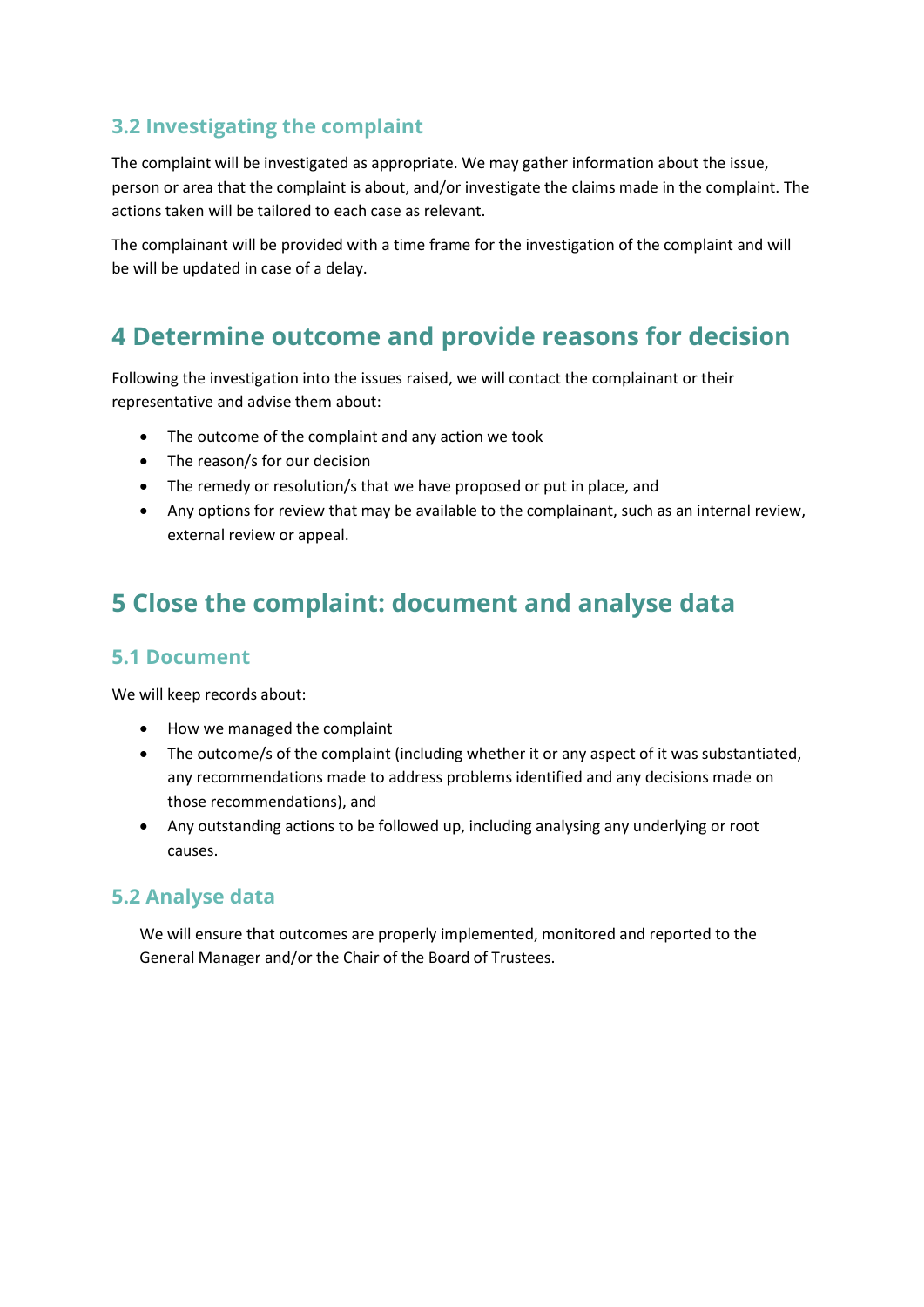# Complaints Procedure

#### *\*This section will be available on our website*

The Circus Hub (trading name of the Wellington Circus Trust) aims to resolve complaints as quickly and fairly as possible and will treat all complaints as confidential. When a complaint is made to a staff member or Board of Trustee member of the Circus Hub, the following procedures are followed.

### **Complaint about a staff member, contractor, or volunteer of the Circus Hub**

If the complaint is about a staff member or contractor to the Hub such as a: Trainer, Rigger, Front desk person, Administrator, Financial Officer, General Manager or a Board member:

- If the behaviour of concern is causing immediate danger to others in the Hub, please inform the nearest Trainer or Front Desk Person immediately.
- All other complaints can be first registered with the General Manager (GM) by written note or email.
- If the complainant does not feel comfortable presenting the complaint to the GM, they are able to approach the Board of Trustees for a confidential discussion.
- In cases where the complainant is comfortable to approach the GM, the information about the complaint will be given to and assessed by the GM. The GM will acknowledge receipt of the complaint within 5 business days.
- A meeting between the GM (or Trustee) and the complainant (person making the complaint) may be required to ensure the details are accurate.
- If and where possible the complaint will be resolved by the GM. The complainant will be informed of the result if requested and appropriate.
- If the GM decides support is needed in resolving the complaint, a request will be made to the Board of Trustees for it to be discussed at the next available Board meeting or may call a Board meeting to specifically deal with the complaint. This may require the complaint to be formalised in way of a written account of the event which must include:
	- o The complainant's name
	- o A contact telephone number and/or address
	- o Date and time of the incident
	- o Written details of the complaint
	- o The outcome that the complainant wants as a result
- The complainant will be informed of the date of that meeting and will be informed as quickly as possible of the resolution decided upon by the Board.
- If the complainant is at any time asked to attend a meeting with the GM or a Board of Trustee member to discuss the complaint, please know that a support person/s is welcome.

### **Complaint about our products or services, or procedures**

If the complaint is about our product or services, or our procedures: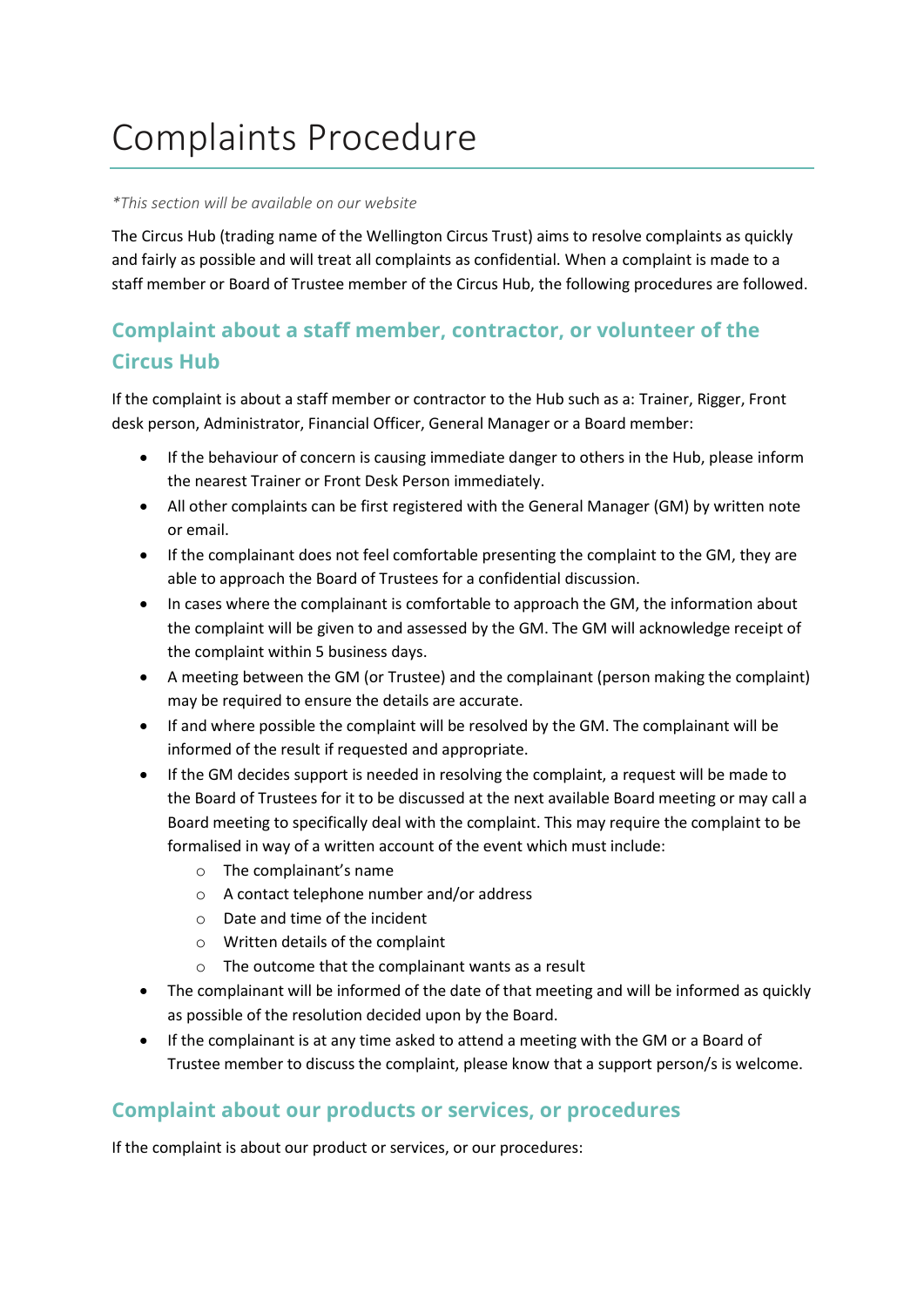- If the concern is causing immediate danger to others in the Hub, please inform the nearest Trainer or Front Desk Person immediately.
- For all other complaints, they can be first registered with the following people by written note or email:
	- o Front desk person
	- o Trainer
	- o Administrator
	- o General Manager
- If the matter can't be resolved immediately by a staff member or if the matter is of serious concern to the immediate risk to safety and security, information about the complaint will be given to and assessed by the General Manager (GM). This may require a meeting with the complainant (person making the complaint) to ensure the details are accurate. If and where possible the complaint will then be resolved by the GM. The complainant will be informed of the result if requested and appropriate.
- If the GM decides support is needed in resolving the complaint, a request will be made to the Board of Trustees for it to be discussed at the next available Board meeting or may call a Board meeting to specifically deal with the complaint. This may require the complaint to be formalised in way of a written account of the event which must include:
	- o The complainants name
	- o A contact telephone number and/or address
	- o Date and time of the incident
	- o Written details of the complaint
	- o The outcome that the complainant wants as a result
- The complainant will be informed of the date of that meeting and will be informed as quickly as possible of the resolution decided upon by the Board.
- If the complainant is at any time asked to attend a meeting with the GM or a Board of Trustee member to discuss the complaint, please know that a support person/s is welcome.

### **Complaint about a breach of our Rules or Code of Conduct by a student, client, volunteer or other person visiting the Hub**

If the complaint is about an alleged breach of our Rules or our Code of Conduct by a student or other person visiting the Hub that is not staff or a contractor of the Circus Hub:

- If the behaviour of concern is causing immediate danger to others in the Hub, please inform the nearest Trainer or Front Desk Person immediately.
- For all other complaint of alleged breach, they can be first registered with the following people by written note or email:
	- o Front desk person
	- o Trainer
	- o Administrator
	- o General Manager
- Information about the complaint will be given to and assessed by the General Manager (GM). This may require a meeting with the complainant (person making the complaint) to